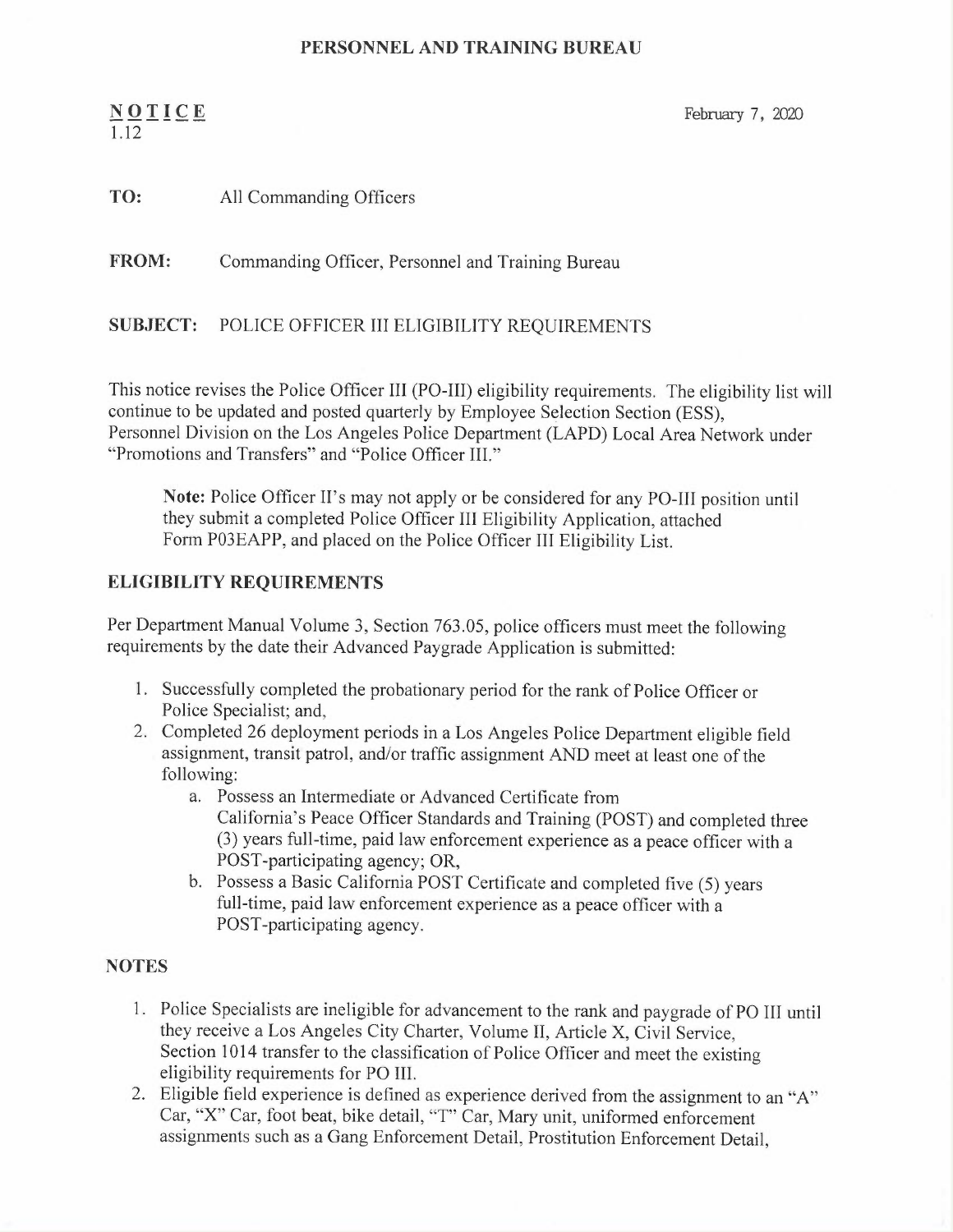Special Problems Unit, Crime Suppression Detail, Parole Compliance Unit, or <sup>J</sup>uvenile Car. Field experience may include essential patrol/traffic/transit assignments to <sup>t</sup>he front desk or Kit Room, provided these duties are related to an officer's qualifying primary duty assignment(s) or results from a temporary physical duty restriction. Other <sup>f</sup>ield assignments may qualify and will be evaluated on a case by case basis based on the functions and duties performed by the officer.

- <sup>3</sup>. A combination of service as an LAPD police specialist or police officer, or experience at <sup>t</sup>he level of police officer with a public, non-military law enforcement, POST compliant <sup>a</sup>gency may be credited toward the required law enforcement experience.
- <sup>4</sup>. Regarding the Police Officer III Eligibility Application, if applying experience from an <sup>o</sup>utside agency, applicants must attach with their Police Officer III Eligibility Application <sup>a</sup> copy of their performance evaluations for each year from the law enforcement agency detailing that the duties of the position(s) were comparable to those of an LAPD police <sup>o</sup>fficer assigned field duties. The performance evaluations shall be reviewed and verified by applicant's commanding officer and ESS.
- <sup>5</sup>. Up to six deployment periods of an involuntary assignment to Custody Services Division <sup>a</sup>fter an officer's probationary assignment may count towards eligible field experience. <sup>A</sup> field assignment at Security Services Division (fixed post or patrol) also qualifies as <sup>e</sup>ligible field experience.

### APPLICATION PROCESS

<sup>A</sup>ll applicants MUST submit an original, completed Police Officer III Eligibility Application, <sup>F</sup>orm P03EAPP and associated documentation to the Employee Selection Section, <sup>P</sup>ersonnel Division, Suite 228, 100 West First Street, Los Angeles, CA, 90012, Mail Stop <sup>4</sup>00. Applications may be obtained from the Employee Selection Section or on the LAPD LAN <sup>u</sup>nder "Promotions and Transfers" and "Police Officer III."

<sup>C</sup>OMMANDING OFFICERS SHALL CAUSE THIS NOTICE TO BE READ ON FIVE CONSECUTIVE DAYS AND POSTED IN A DESIGNATED CONSPICUOUS LOCATION. A COPY OF THIS NOTICE SHOULD BE INSERTED IN THE "CAREER OPPORTUNITIES NOTICES" BINDER. IT SHALL BE THE <sup>R</sup>ESPONSIBILITY OF EVERY COMMANDING OFFICER TO ENSURE THAT SUBORDINATES ARE MADE AWARE OF PAYGRADE EXAMINATIONS.

This Notice supersedes the Police Officer III Application Announcement dated December 4, 2019.

 $a\mathbb{Z}^{\prime}\rightarrow$ 

MARTIN A. BAEZA, Deputy Chlef Commanding Officer <sup>P</sup>ersonnel and Training Bureau

DISTRIBUTION "D"

APPROVED:

DOMINIC H. CHOI, Deputy Chief Chief of Staff Office of the Chief of Police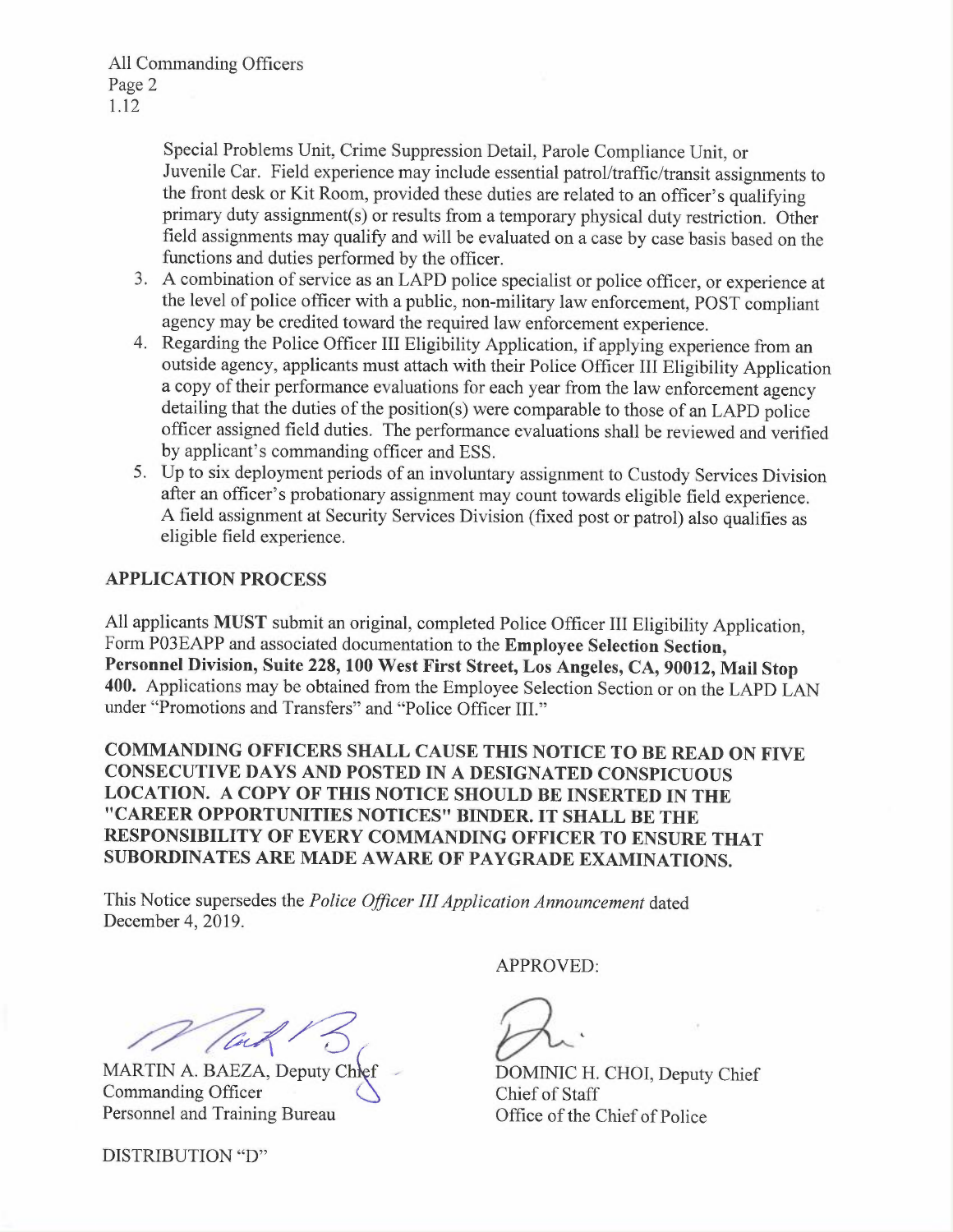# LOS ANGELES POLICE DEPARTMENT



## Police Officer III **ELIGIBILITY APPLICATION APPLICATION**



December 24, 2019 (Revised)

## POLICE OFFICER III ELIGIBILITY APPLICATION

## FILING DATES: CONTINUOUS

By filing a Police Officer Eligibility Application, police officers II establish that they meet the Police Officer III eligibility requirements established by the Los Angeles Police Department. Police officers II may not apply or be considered for any police officer III (PO III) position until they have submitted a completed Police Officer III Eligibility Application and be placed on the Police Officer III Eligibility List. Applications will be accepted continuously by the Employee Selection Section (ESS), Personnel Division and the list of eligible candidates will be updated quarterly and published on the Los Angeles Police Department Local Area Network (LAN) under "Promotions and Transfers" and "Police Officer III."

## ELIGIBILITY REQUIREMENTS

Per Department Manual Volume 3, Section 763.05, police officers must meet the following requirements by the date their Police Officer III Eligibility Application is submitted:

| <b>REQUIREMENTS</b>                                   |                                                                                                                                                                                                                                                                                                                                                   |  |  |  |  |  |  |
|-------------------------------------------------------|---------------------------------------------------------------------------------------------------------------------------------------------------------------------------------------------------------------------------------------------------------------------------------------------------------------------------------------------------|--|--|--|--|--|--|
| <b>PROBATION</b><br>(see Note $#1$ )                  | Successfully completed the probationary period for the rank of Police Officer or<br>Police Specialist with the Los Angeles Police Department; AND,                                                                                                                                                                                                |  |  |  |  |  |  |
| <b>FIELD</b><br><b>EXPERIENCE</b><br>(see Note $#2$ ) | Completion of 26 deployment periods in a Los Angeles Police Department eligible<br>field assignment, transit patrol, and/or traffic assignment AND meet at least one of the<br>following:                                                                                                                                                         |  |  |  |  |  |  |
| <b>YEARS OF</b><br><b>SERVICE</b><br>(see Note $#3$ ) | 1. Possess an Intermediate or Advanced Certificate from California's Peace<br>Officer Standards and Training (POST) and completed three (3) years<br>full-time, paid law enforcement experience as a peace officer with a POST-<br>participating agency; OR,<br>2. Possess a Basic California POST Certificate and completed five (5) years full- |  |  |  |  |  |  |
|                                                       | time, paid law enforcement experience as a peace officer with a POST-<br>participating agency.                                                                                                                                                                                                                                                    |  |  |  |  |  |  |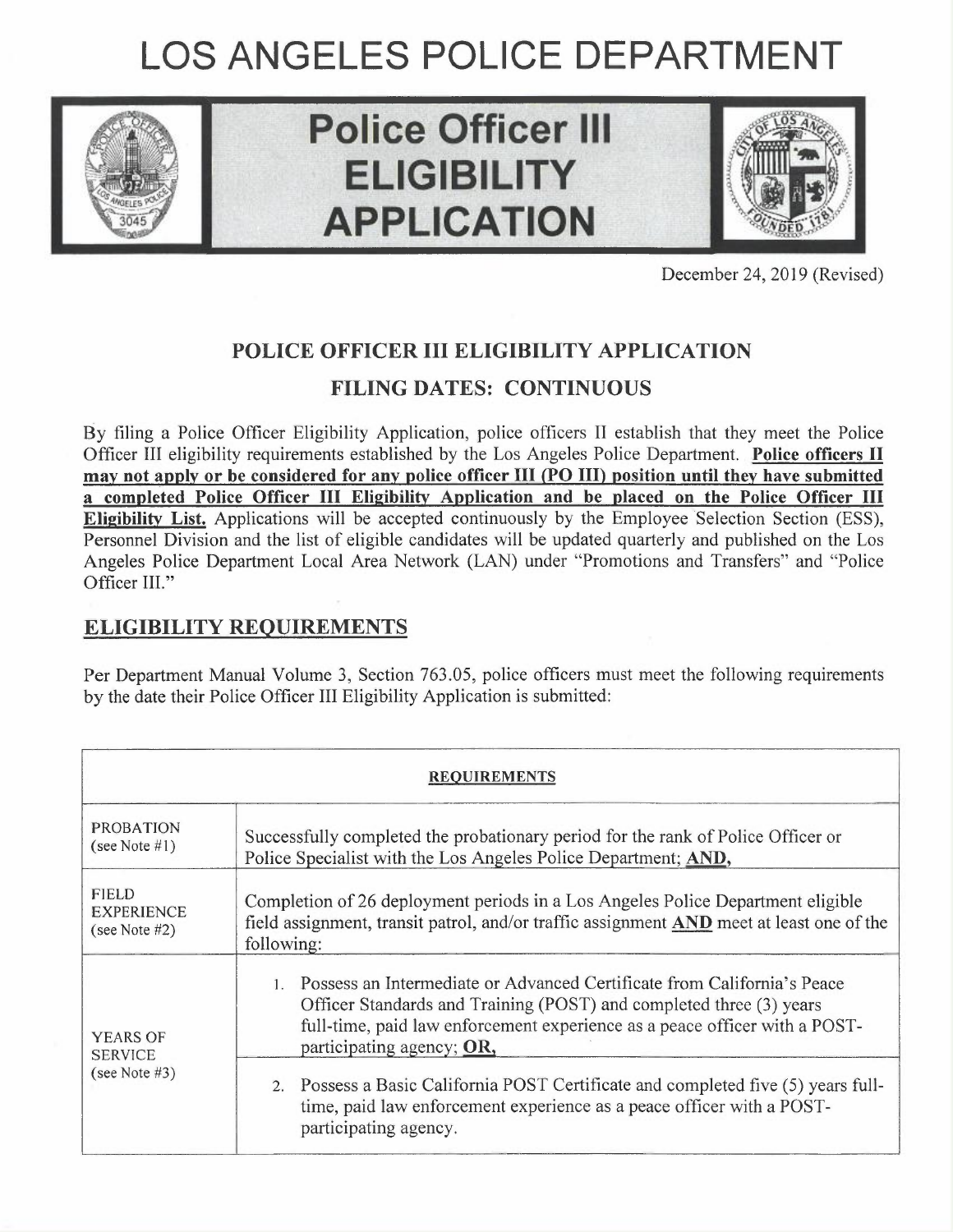## POLICE OFFICER III ELIGIBILITY APPLICATION

¥

| NAME (LAST, FIRST, MIDDLE)                                                                                                                                                                                                                                                                                                                                                                                                             |                              |                                       |                                |                                         |              | SERIAL NUMBER                                                                                                                 |                                       |                                |                              |              |
|----------------------------------------------------------------------------------------------------------------------------------------------------------------------------------------------------------------------------------------------------------------------------------------------------------------------------------------------------------------------------------------------------------------------------------------|------------------------------|---------------------------------------|--------------------------------|-----------------------------------------|--------------|-------------------------------------------------------------------------------------------------------------------------------|---------------------------------------|--------------------------------|------------------------------|--------------|
| HOME ADDRESS (NUMBER, STREET, APARTMENT, CITY, ZIP CODE)                                                                                                                                                                                                                                                                                                                                                                               |                              |                                       |                                |                                         |              |                                                                                                                               | <b>WORK TELEPHONE</b>                 |                                |                              |              |
| DATE APPOINTED TO LAPD                                                                                                                                                                                                                                                                                                                                                                                                                 | <b>CURRENT RANK/PAYGRADE</b> |                                       |                                | DATE APPOINTED TO CURRENT RANK/PAYGRADE |              |                                                                                                                               | <b>HOME TELEPHONE</b>                 |                                |                              |              |
| <b>WORK HISTORY</b>                                                                                                                                                                                                                                                                                                                                                                                                                    |                              |                                       |                                |                                         |              |                                                                                                                               |                                       |                                |                              |              |
|                                                                                                                                                                                                                                                                                                                                                                                                                                        |                              |                                       |                                |                                         |              | List all eligible law enforcement experience, including all loans of one DP or more. (Attach additional sheets, if necessary) |                                       |                                |                              |              |
| LAPD DIVISION/<br><b>OTHER AGENCY</b>                                                                                                                                                                                                                                                                                                                                                                                                  |                              | <b>POSITION</b><br><b>DESCRIPTION</b> | DATE<br>(mm/yy)<br><b>FROM</b> | DATE<br>(mm/yy)<br><b>TO</b>            | # OF<br>DP's | LAPD DIVISION/<br>OTHER AGENCY                                                                                                | <b>POSITION</b><br><b>DESCRIPTION</b> | DATE<br>(mm/yy)<br><b>FROM</b> | DATE<br>(mm/yy)<br><b>TO</b> | # OF<br>DP's |
| <b>MOST RECENT FIRST:</b>                                                                                                                                                                                                                                                                                                                                                                                                              |                              |                                       |                                |                                         |              |                                                                                                                               |                                       |                                |                              |              |
|                                                                                                                                                                                                                                                                                                                                                                                                                                        |                              | Field Assign.?<br>Yes No              |                                |                                         |              |                                                                                                                               | Field Assign.?<br>Yes No              |                                |                              |              |
|                                                                                                                                                                                                                                                                                                                                                                                                                                        |                              | Field Assign.?<br>Yes No              |                                |                                         |              |                                                                                                                               | Field Assign.?<br>Yes No              |                                |                              |              |
|                                                                                                                                                                                                                                                                                                                                                                                                                                        |                              | Field Assign.?<br>Yes No              |                                |                                         |              |                                                                                                                               | Field Assign.?<br>Yes No              |                                |                              |              |
| <b>Applicant:</b> As of today's date, I meet the Police Officer III eligibility requirements because I have:<br>Successfully completed the probationary period as a police officer or police specialist with the LAPD;<br>□                                                                                                                                                                                                            |                              |                                       |                                |                                         |              |                                                                                                                               |                                       |                                |                              |              |
|                                                                                                                                                                                                                                                                                                                                                                                                                                        | AND,                         |                                       |                                |                                         |              |                                                                                                                               |                                       |                                |                              |              |
| Completed 26 deployment periods in a LAPD eligible field assignment, transit patrol, and/or traffic<br>□<br>assignment; AND,                                                                                                                                                                                                                                                                                                           |                              |                                       |                                |                                         |              |                                                                                                                               |                                       |                                |                              |              |
|                                                                                                                                                                                                                                                                                                                                                                                                                                        |                              |                                       |                                |                                         |              | I MEET AT LEAST ONE OF THE FOLLOWING REQUIREMENTS:                                                                            |                                       |                                |                              |              |
| A. I possess an Intermediate or Advanced Certificate from California's Peace Officer Standards and<br>□<br>Training (POST) and completed three (3) years of full-time, paid law enforcement experience as a<br>peace officer with a POST-participating agency; OR                                                                                                                                                                      |                              |                                       |                                |                                         |              |                                                                                                                               |                                       |                                |                              |              |
| B. I possess a Basic California POST Certificate and completed five (5) years full-time, paid law<br>□<br>enforcement experience as a police officer with a POST-participating agency.                                                                                                                                                                                                                                                 |                              |                                       |                                |                                         |              |                                                                                                                               |                                       |                                |                              |              |
| I understand that failure to meet any of the minimum eligibility requirements as stated on this application will result<br>in my disqualification from consideration for all police officer III positions. I also understand that if it is later<br>determined that I was ineligible to apply for police officer III positions, I may be subject to disciplinary action and<br>downgrade from police officer III to police officer II. |                              |                                       |                                |                                         |              |                                                                                                                               |                                       |                                |                              |              |
| Date: <b>Date:</b>                                                                                                                                                                                                                                                                                                                                                                                                                     |                              |                                       |                                |                                         |              |                                                                                                                               |                                       |                                |                              |              |
| Commanding Officer: Through a review of pertinent documents, I have confirmed that this officer meets all of<br>the eligibility requirements to be placed on the Police Officer III Eligibility List.                                                                                                                                                                                                                                  |                              |                                       |                                |                                         |              |                                                                                                                               |                                       |                                |                              |              |

| Commanding Officer's Name:      | Serial #. | Division:         |
|---------------------------------|-----------|-------------------|
| Commanding Officer's Signature: |           | Date <sup>-</sup> |